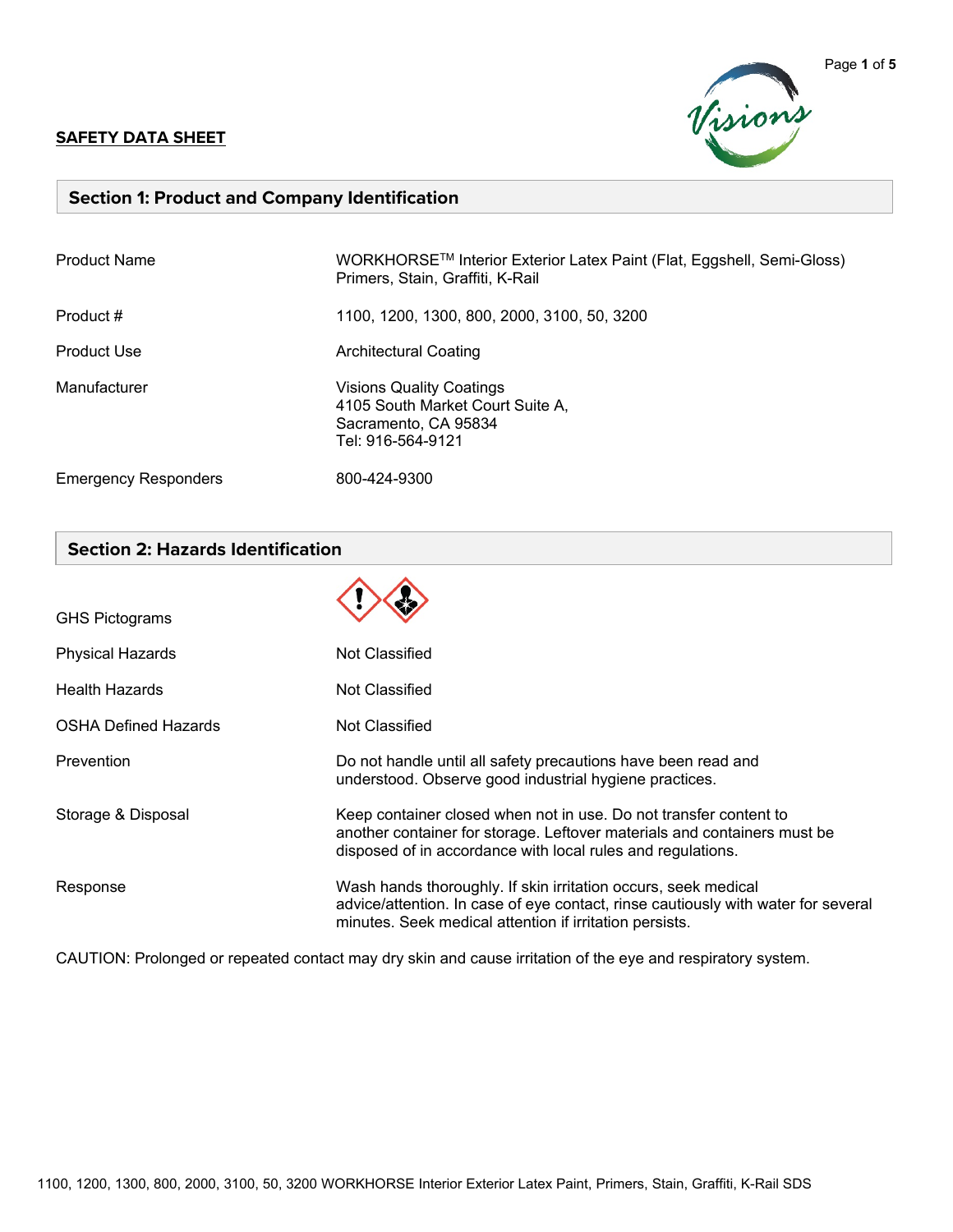# **Section 3: Composition/Information on Ingredients**

| <b>Components</b>      | CAS#          | Est. Weight % |
|------------------------|---------------|---------------|
| TITANIUM DIOXIDE       | 13463-67-7    | 10-40%        |
| <b>ACRYLIC POLYMER</b> | NOT HAZARDOUS | 10-40%        |
| <b>WATER</b>           | 7732-18-5     | 5-10%         |

#### **Section 4: First Aid Measures**

| Eye contact  | In case of eye contact, rinse cautiously with water for several<br>minutes. Seek medical attention if irritation persists.                                    |
|--------------|---------------------------------------------------------------------------------------------------------------------------------------------------------------|
| Skin contact | Immediately remove contaminated clothing or PPE and wash skin<br>with soap and plenty of water. If skin irritation occurs, seek medical<br>advice/attention.  |
| Ingestion    | If swallowed, immediately rinse mouth. Do not induce vomiting.<br>Keep person under observation. Seek medical advice immediately or Poison<br>Control Center. |
| Inhalation   | Remove to fresh air. Consult physician if any discomfort continues.                                                                                           |

| <b>Section 5: Fire Fighting Measures</b>      |                                                                                                                                                                        |  |
|-----------------------------------------------|------------------------------------------------------------------------------------------------------------------------------------------------------------------------|--|
| Suitable extinguishing media                  | Use extinguishing measures that are appropriate to the situation<br>and surrounding environment. Alcohol resistant foam, Carbon Dioxide, dry<br>powder, water, or fog. |  |
| Firefighting procedures                       | Self-contained breathing apparatus and full protective clothing must<br>be worn by those firefighting.                                                                 |  |
| Unsuitable extinguishing<br>media             | No data available.                                                                                                                                                     |  |
| Specific hazards arising<br>from the chemical | Product is non-combustible but thermal decomposition may<br>produce gases hazardous to health.                                                                         |  |

| <b>Section 6: Accidental Release Measures</b> |                                                                                                                                                                                                                      |  |
|-----------------------------------------------|----------------------------------------------------------------------------------------------------------------------------------------------------------------------------------------------------------------------|--|
| Personal precautions                          | Ventilate Area to prevent build-up of vapors. Use personal protective<br>equipment (PPE), safety glasses, and respiratory protection.                                                                                |  |
| <b>Emergency procedures</b>                   | Prevent further spillage by stopping the flow of the material if safe to do<br>so. For small spills, soak up with absorbent materials. For larger spills, dike area<br>with absorbent material and scoop up liquids. |  |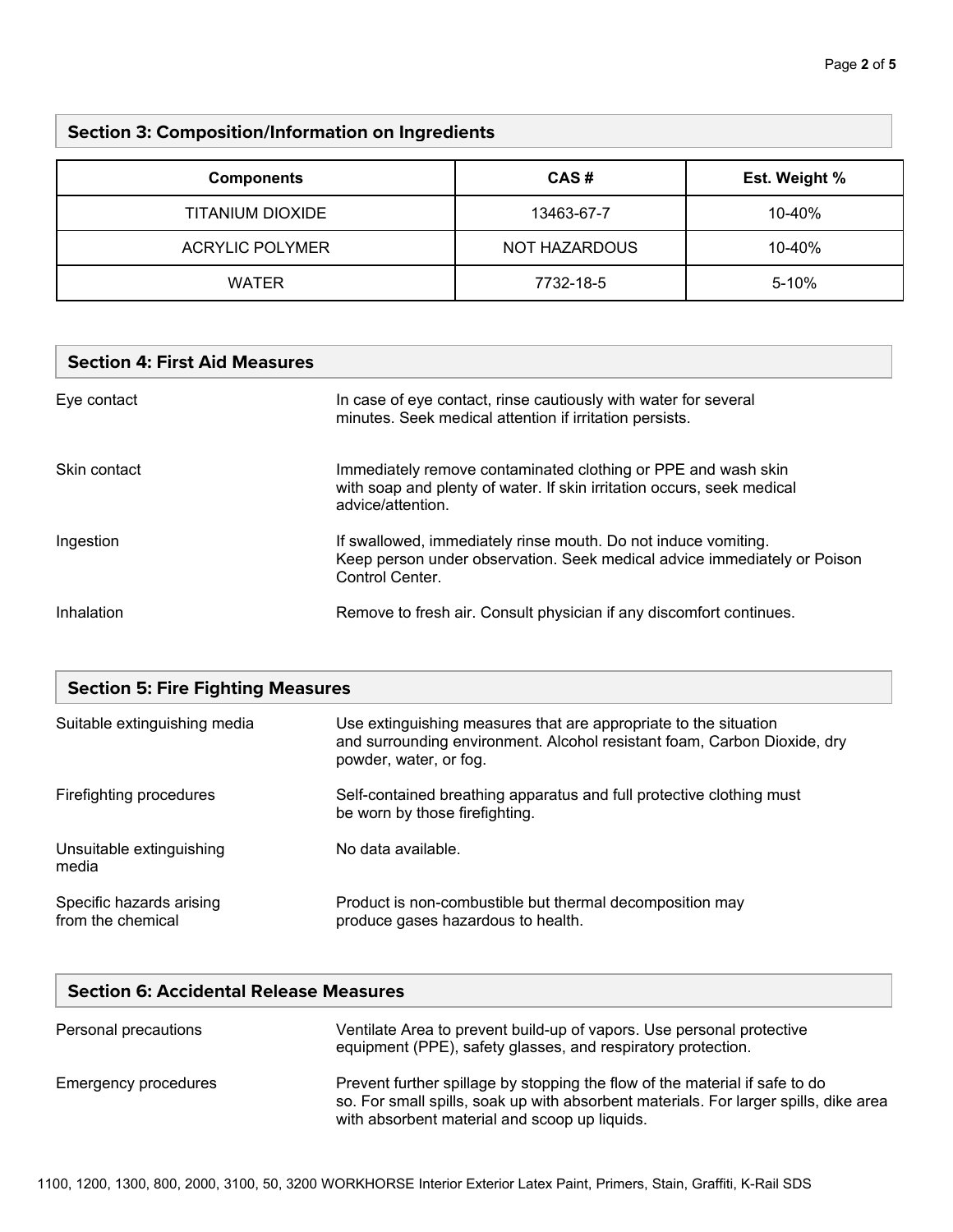Environmental precautions **Avoid entry into sewers and water ways.** For waste disposal, see

Section 13 of this SDS.

| <b>Section 7: Handling and Storage</b> |                                                                                                                                                                                                                                                                                |  |
|----------------------------------------|--------------------------------------------------------------------------------------------------------------------------------------------------------------------------------------------------------------------------------------------------------------------------------|--|
| Handling                               | Use only with adequate ventilation. KEEP OUT OF THE REACH OF<br>CHILDREN. Avoid contact with skin, eyes, and clothing. Avoid breathing vapor.<br>Wear appropriate personal protective equipment. Wash thoroughly after<br>handling. Observe good industrial hygiene practices. |  |
| Storage                                | Store upright in original sealed containers away from heat and flame.<br>Avoid extreme temperatures and freezing.                                                                                                                                                              |  |

### **Section 8: Exposure Controls and Personal Protection**

No exposure limits noted for ingredient(s) listed. Engineering controls shall be used to control airborne levels below recommended exposure limits.

| Eye/Face                      | Wear appropriate safety glasses with side shield (goggles).                                                                                                                                                         |
|-------------------------------|---------------------------------------------------------------------------------------------------------------------------------------------------------------------------------------------------------------------|
| <b>Skin Protection</b>        | Wear protective gloves and protective clothing.                                                                                                                                                                     |
| <b>Respiratory Protection</b> | In case of insufficient ventilation, or irritation is experienced, use NIOSH certified,<br>air purifying respirators with N-, P-, or R- series<br>particulate filter and organic vapor cartridges.                  |
| <b>Hygiene Considerations</b> | Observe good personal hygiene measures such as washing after<br>handling the material and before eating, drinking, and/or smoking. Routinely<br>wash work clothing and protective equipment to remove contaminants. |

### **Section 9: Physical and Chemical Properties**

| Appearance:                       |                          |
|-----------------------------------|--------------------------|
| Physical state                    | Liquid                   |
| Form                              | Liquid                   |
| Color                             | Various                  |
| Odor                              | No information available |
| Ph                                | 6-9                      |
| Melting point/Freezing point      | No information available |
| Boiling point/Boiling point range | >100°C / 212°F           |
| Flash point                       | >100°C / 212°F           |
| Flammability                      |                          |
| -Upper flammability limit         | No information available |
| -Lower flammability limit         | No information available |
| Vapor pressure                    | No information available |
| Vapor density                     | No information available |
| Viscosity                         | 80-120 Ku @ 85°F         |
|                                   |                          |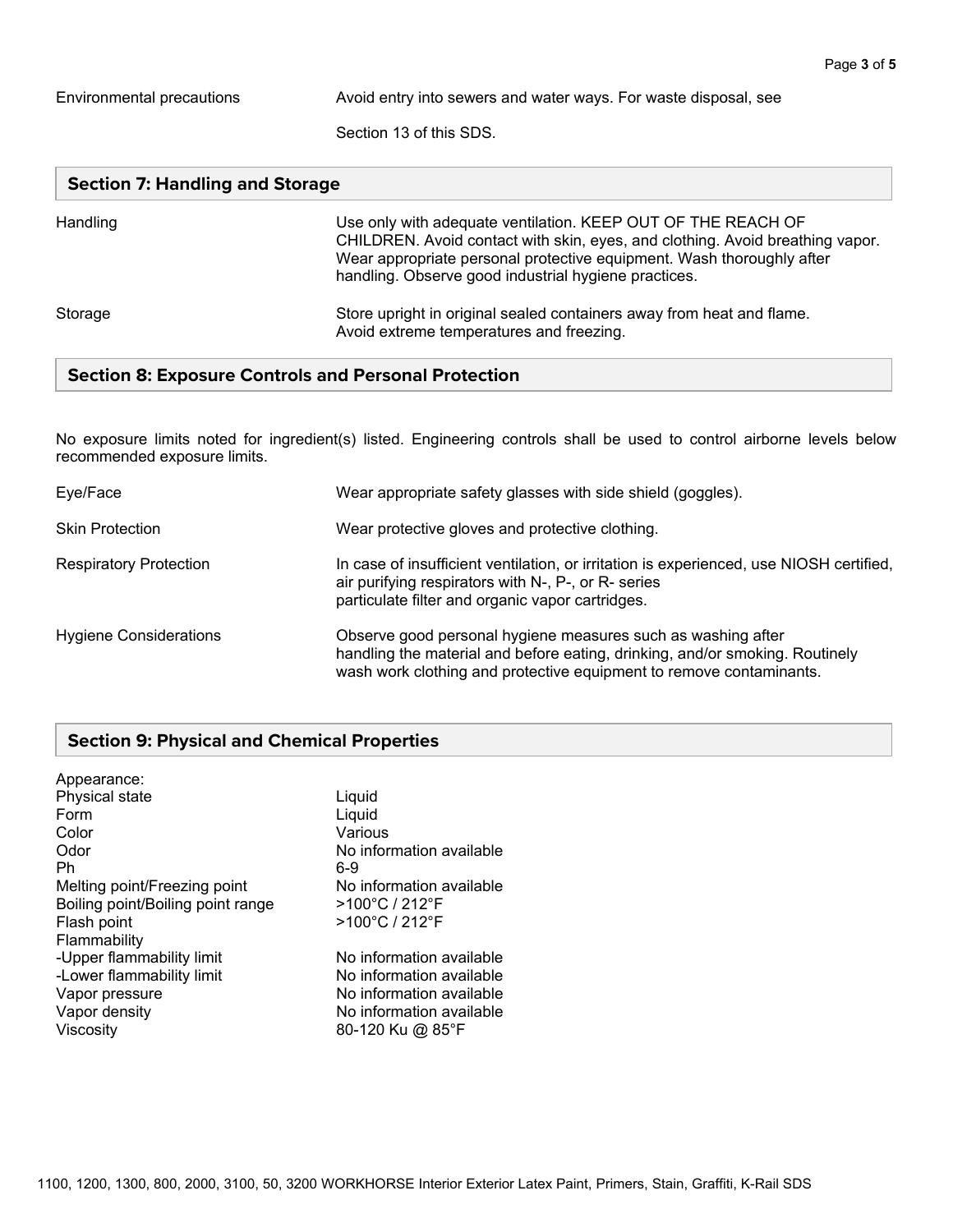## **Section 10: Stability and Reactivity**

| Reactivity                           | This product is non-reactive under normal conditions of use, storage, and<br>transport.                   |
|--------------------------------------|-----------------------------------------------------------------------------------------------------------|
| Chemical stability                   | Material is stable under normal conditions.                                                               |
| Possibility of hazardous<br>reaction | None under normal processing.                                                                             |
| Conditions to avoid                  | Avoid extreme temperatures.                                                                               |
| Incompatible materials               | Contact with incompatible material such as strong oxidizing agents and<br>strong acids should be avoided. |
| Hazardous decomposition              | Thermal decomposition may produce gases hazardous to health.                                              |

# **Section 11: Toxicological Information**

| Inhalation   | In high concentrations, vapor and spray mists are narcotic and may cause<br>headache, fatigue, dizziness and nausea. |
|--------------|----------------------------------------------------------------------------------------------------------------------|
| Ingestion    | Expected to be a low ingestion hazard.                                                                               |
| Skin contact | Chronic exposure or repeated contact may dry skin and cause dermatitis.                                              |
| Eye contact  | Direct contact with eyes may cause temporary irritation.                                                             |

Organic solvents may be absorbed into the body through the skin and may cause permanent damage to the Nervous System including the brain. Potentially carcinogenic components are typically only present in trace amounts.

| <b>Section 12: Ecological Information</b> |                                                                                                                                                                                                                                                                                                                                                                            |
|-------------------------------------------|----------------------------------------------------------------------------------------------------------------------------------------------------------------------------------------------------------------------------------------------------------------------------------------------------------------------------------------------------------------------------|
| Ecotoxicity                               | No information available                                                                                                                                                                                                                                                                                                                                                   |
| Persistence/Degradability                 | No information available                                                                                                                                                                                                                                                                                                                                                   |
| Bioaccumulative potential                 | No information available                                                                                                                                                                                                                                                                                                                                                   |
| Mobility in soil                          | No information available                                                                                                                                                                                                                                                                                                                                                   |
| Other information                         | This product is no classified as environmentally hazardous. However, this does<br>not exclude possibility that large or frequent spills can have a harmful or<br>damaging effect on environment. This product is miscible in water and will spread<br>in water systems. An environmental hazard cannot be excluded in the event of<br>unprofessional handling or disposal. |